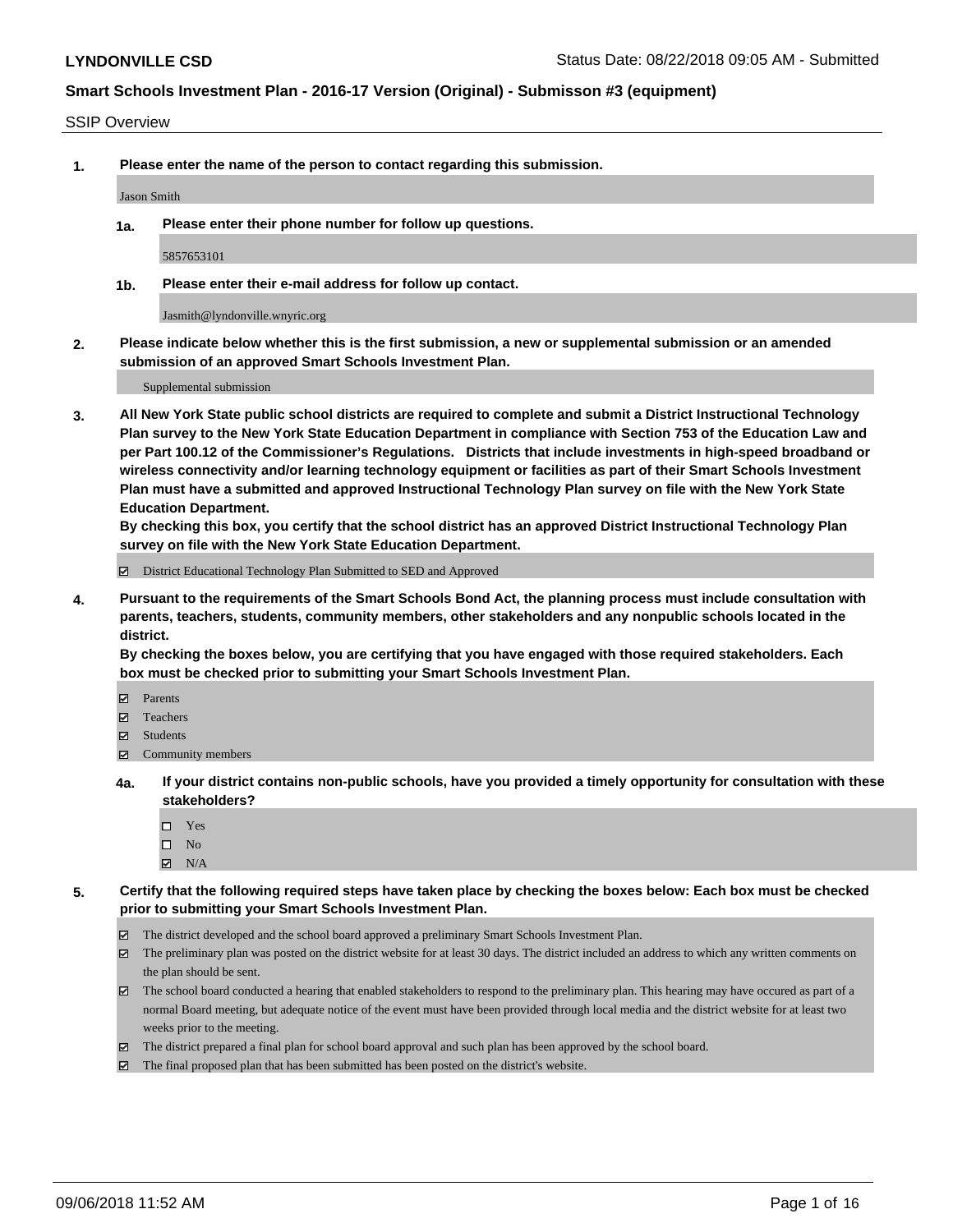SSIP Overview

**5a. Please upload the proposed Smart Schools Investment Plan (SSIP) that was posted on the district's website, along with any supporting materials. Note that this should be different than your recently submitted Educational Technology Survey. The Final SSIP, as approved by the School Board, should also be posted on the website and remain there during the course of the projects contained therein.**

SSBA #3 revised 8-2-18.pdf

**5b. Enter the webpage address where the final Smart Schools Investment Plan is posted. The Plan should remain posted for the life of the included projects.**

http://www.lyndonvillecsd.org/news.cfm

**6. Please enter an estimate of the total number of students and staff that will benefit from this Smart Schools Investment Plan based on the cumulative projects submitted to date.**

700

**7. An LEA/School District may partner with one or more other LEA/School Districts to form a consortium to pool Smart Schools Bond Act funds for a project that meets all other Smart School Bond Act requirements. Each school district participating in the consortium will need to file an approved Smart Schools Investment Plan for the project and submit a signed Memorandum of Understanding that sets forth the details of the consortium including the roles of each respective district.**

 $\Box$  The district plans to participate in a consortium to partner with other school district(s) to implement a Smart Schools project.

### **8. Please enter the name and 6-digit SED Code for each LEA/School District participating in the Consortium.**

| Partner LEA/District | <b>ISED BEDS Code</b> |
|----------------------|-----------------------|
| (No Response)        | (No Response)         |

### **9. Please upload a signed Memorandum of Understanding with all of the participating Consortium partners.**

(No Response)

**10. Your district's Smart Schools Bond Act Allocation is:**

\$733,151

**11. Enter the budget sub-allocations by category that you are submitting for approval at this time. If you are not budgeting SSBA funds for a category, please enter 0 (zero.) If the value entered is \$0, you will not be required to complete that survey question.**

|                                       | Sub-<br>Allocations |
|---------------------------------------|---------------------|
| <b>School Connectivity</b>            | $\mathbf 0$         |
| Connectivity Projects for Communities | $\Omega$            |
| <b>Classroom Technology</b>           | 135,973             |
| Pre-Kindergarten Classrooms           | 0                   |
| Replace Transportable Classrooms      | 0                   |
| High-Tech Security Features           | $\Omega$            |
| Totals:                               | 135,973             |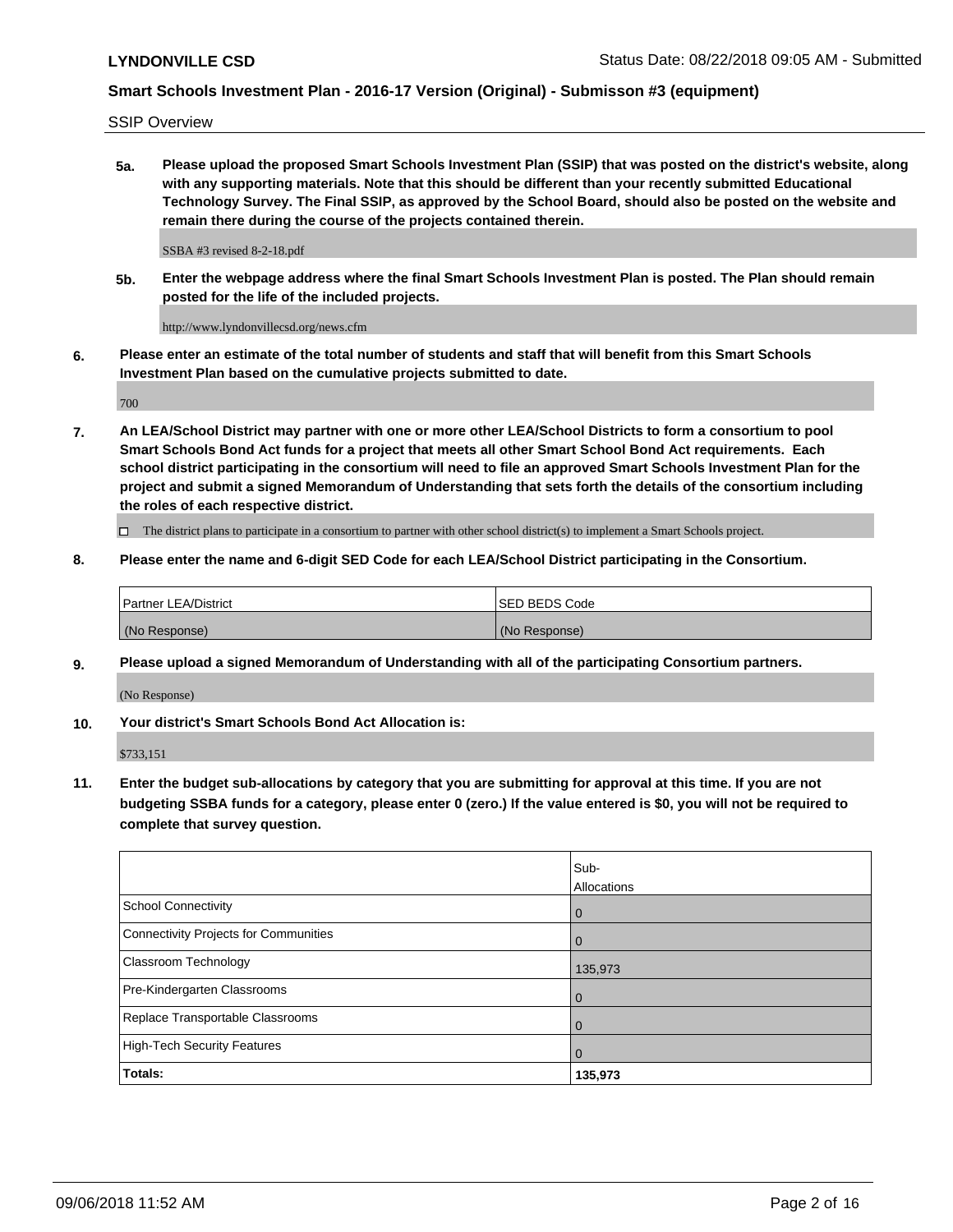School Connectivity

- **1. In order for students and faculty to receive the maximum benefit from the technology made available under the Smart Schools Bond Act, their school buildings must possess sufficient connectivity infrastructure to ensure that devices can be used during the school day. Smart Schools Investment Plans must demonstrate that:**
	- **• sufficient infrastructure that meets the Federal Communications Commission's 100 Mbps per 1,000 students standard currently exists in the buildings where new devices will be deployed, or**
	- **• is a planned use of a portion of Smart Schools Bond Act funds, or**
	- **• is under development through another funding source.**

**Smart Schools Bond Act funds used for technology infrastructure or classroom technology investments must increase the number of school buildings that meet or exceed the minimum speed standard of 100 Mbps per 1,000 students and staff within 12 months. This standard may be met on either a contracted 24/7 firm service or a "burstable" capability. If the standard is met under the burstable criteria, it must be:**

**1. Specifically codified in a service contract with a provider, and**

**2. Guaranteed to be available to all students and devices as needed, particularly during periods of high demand, such as computer-based testing (CBT) periods.**

**Please describe how your district already meets or is planning to meet this standard within 12 months of plan submission.**

(No Response)

**1a. If a district believes that it will be impossible to meet this standard within 12 months, it may apply for a waiver of this requirement, as described on the Smart Schools website. The waiver must be filed and approved by SED prior to submitting this survey.**

 $\Box$  By checking this box, you are certifying that the school district has an approved waiver of this requirement on file with the New York State Education Department.

**2. Connectivity Speed Calculator (Required)**

|                         | l Number of<br><b>Students</b> | Multiply by<br>100 Kbps | Divide by 1000 Current Speed<br>to Convert to<br>Required<br>Speed in Mb | lin Mb           | Expected<br>Speed to be<br>Attained Within   Required<br>12 Months | <b>Expected Date</b><br><b>When</b><br>Speed Will be<br><b>Met</b> |
|-------------------------|--------------------------------|-------------------------|--------------------------------------------------------------------------|------------------|--------------------------------------------------------------------|--------------------------------------------------------------------|
| <b>Calculated Speed</b> | (No<br>Response)               | (No Response)           | (No<br>Response)                                                         | (No<br>Response) | (No<br>Response)                                                   | (No<br>Response)                                                   |

**3. Describe how you intend to use Smart Schools Bond Act funds for high-speed broadband and/or wireless connectivity projects in school buildings.**

(No Response)

**4. Describe the linkage between the district's District Instructional Technology Plan and the proposed projects. (There should be a link between your response to this question and your response to Question 1 in Part E. Curriculum and Instruction "What are the district's plans to use digital connectivity and technology to improve teaching and learning?)**

(No Response)

**5. If the district wishes to have students and staff access the Internet from wireless devices within the school building, or in close proximity to it, it must first ensure that it has a robust Wi-Fi network in place that has sufficient bandwidth to meet user demand.**

**Please describe how you have quantified this demand and how you plan to meet this demand.**

(No Response)

**6. As indicated on Page 5 of the guidance, the Office of Facilities Planning will have to conduct a preliminary review**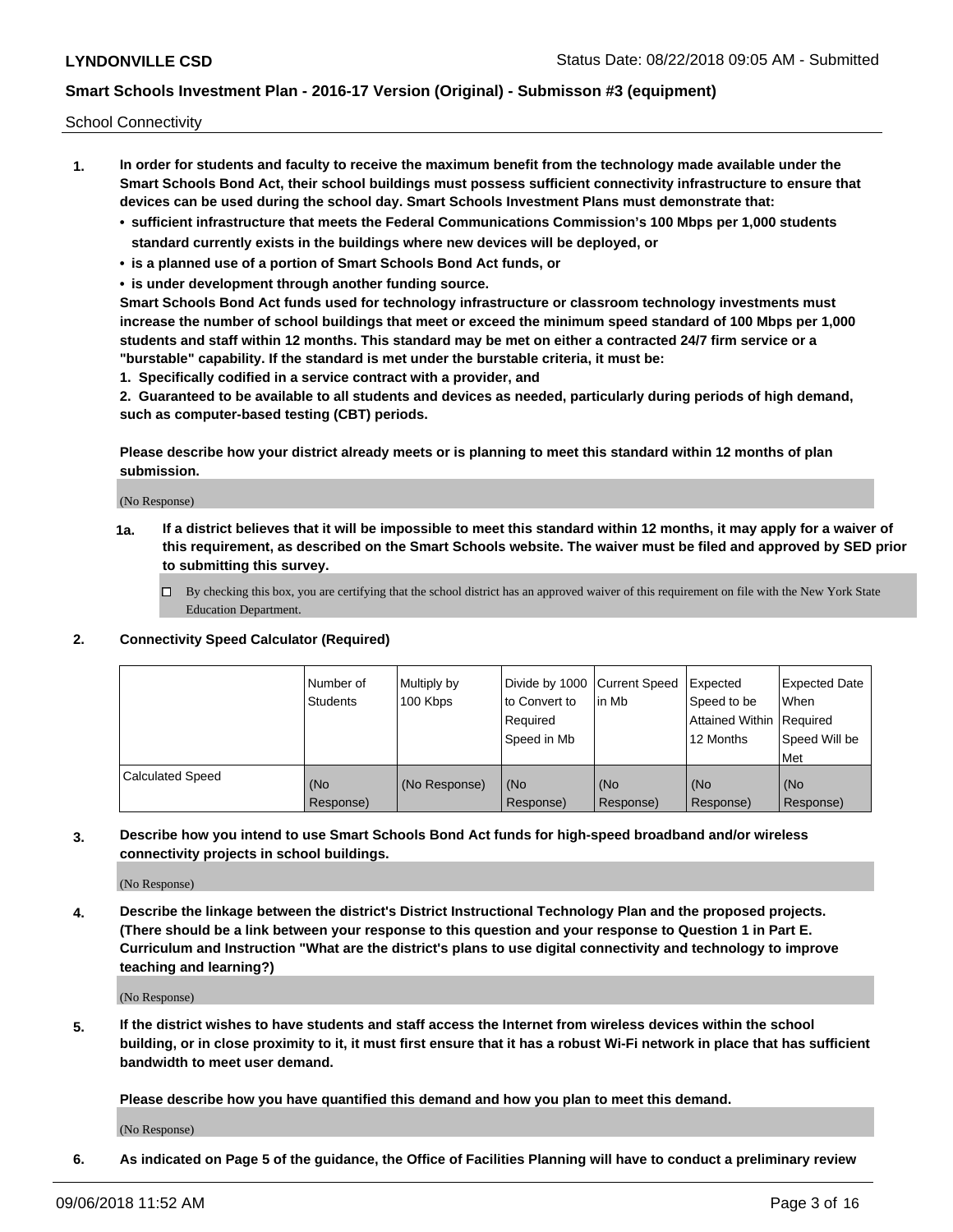School Connectivity

**of all capital projects, including connectivity projects.**

**Please indicate on a separate row each project number given to you by the Office of Facilities Planning.**

| Project Number |  |
|----------------|--|
|                |  |
|                |  |
| (No Response)  |  |
|                |  |

**7. Certain high-tech security and connectivity infrastructure projects may be eligible for an expedited review process as determined by the Office of Facilities Planning.**

**Was your project deemed eligible for streamlined review?**

(No Response)

**8. Include the name and license number of the architect or engineer of record.**

| Name          | License Number |
|---------------|----------------|
| (No Response) | (No Response)  |

**9. If you are submitting an allocation for School Connectivity complete this table. Note that the calculated Total at the bottom of the table must equal the Total allocation for this category that you entered in the SSIP Overview overall budget.** 

|                                            | Sub-              |
|--------------------------------------------|-------------------|
|                                            | <b>Allocation</b> |
| Network/Access Costs                       | (No Response)     |
| <b>Outside Plant Costs</b>                 | (No Response)     |
| School Internal Connections and Components | (No Response)     |
| <b>Professional Services</b>               | (No Response)     |
| Testing                                    | (No Response)     |
| <b>Other Upfront Costs</b>                 | (No Response)     |
| <b>Other Costs</b>                         | (No Response)     |
| Totals:                                    | 0                 |

**10. Please detail the type, quantity, per unit cost and total cost of the eligible items under each sub-category. This is especially important for any expenditures listed under the "Other" category. All expenditures must be eligible for tax-exempt financing to be reimbursed through the SSBA. Sufficient detail must be provided so that we can verify this is the case. If you have any questions, please contact us directly through smartschools@nysed.gov. NOTE: Wireless Access Points should be included in this category, not under Classroom Educational Technology, except those that will be loaned/purchased for nonpublic schools.**

| Select the allowable expenditure | Item to be purchased | Quantity      | Cost per Item | <b>Total Cost</b> |
|----------------------------------|----------------------|---------------|---------------|-------------------|
| type.                            |                      |               |               |                   |
| Repeat to add another item under |                      |               |               |                   |
| each type.                       |                      |               |               |                   |
| (No Response)                    | (No Response)        | (No Response) | (No Response) | (No Response)     |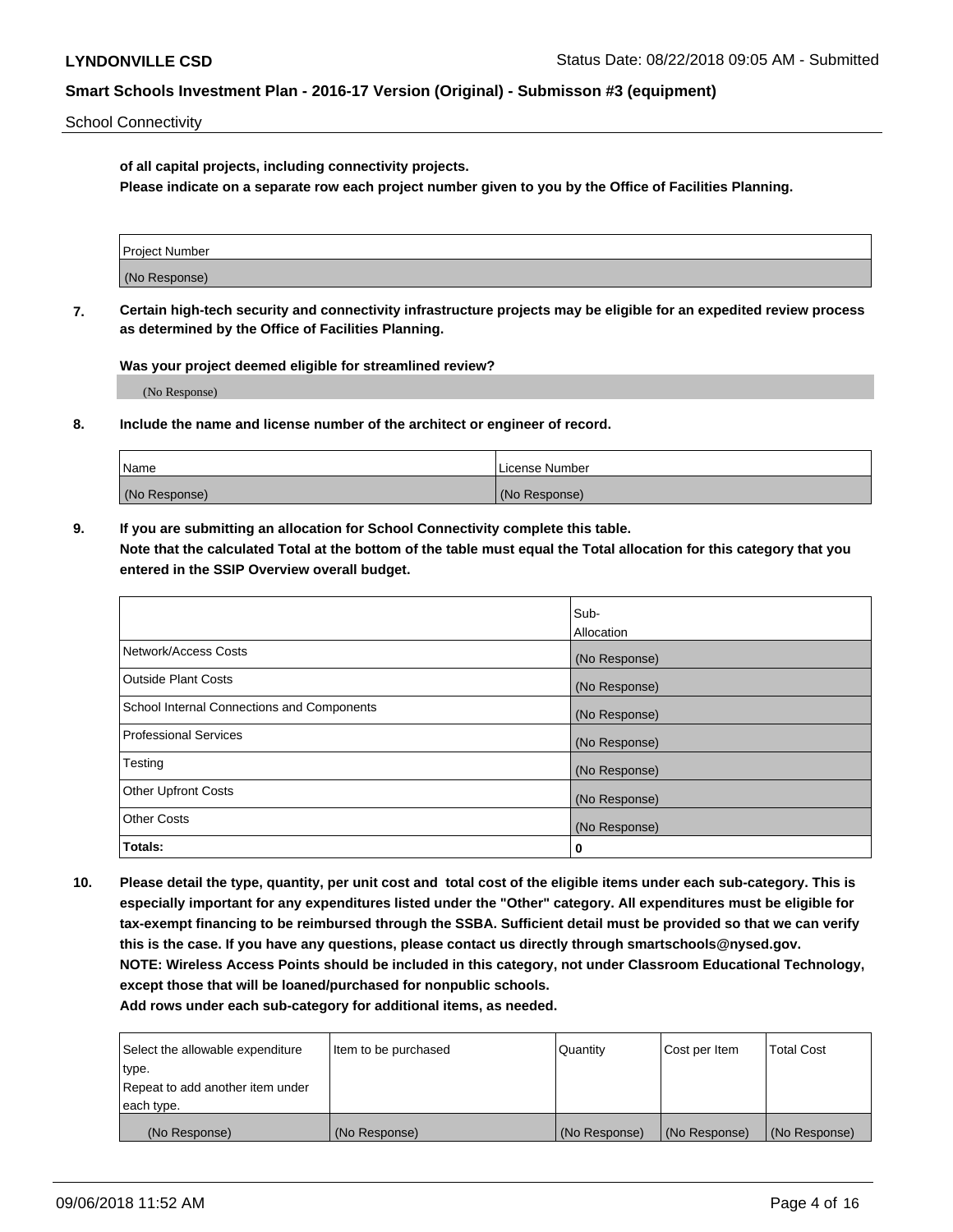Community Connectivity (Broadband and Wireless)

**1. Describe how you intend to use Smart Schools Bond Act funds for high-speed broadband and/or wireless connectivity projects in the community.**

(No Response)

**2. Please describe how the proposed project(s) will promote student achievement and increase student and/or staff access to the Internet in a manner that enhances student learning and/or instruction outside of the school day and/or school building.**

(No Response)

**3. Community connectivity projects must comply with all the necessary local building codes and regulations (building and related permits are not required prior to plan submission).**

 $\Box$  I certify that we will comply with all the necessary local building codes and regulations.

**4. Please describe the physical location of the proposed investment.**

(No Response)

**5. Please provide the initial list of partners participating in the Community Connectivity Broadband Project, along with their Federal Tax Identification (Employer Identification) number.**

| <b>Project Partners</b> | l Federal ID # |
|-------------------------|----------------|
| (No Response)           | (No Response)  |

**6. If you are submitting an allocation for Community Connectivity, complete this table.**

**Note that the calculated Total at the bottom of the table must equal the Total allocation for this category that you entered in the SSIP Overview overall budget.**

|                                    | Sub-Allocation |
|------------------------------------|----------------|
| Network/Access Costs               | (No Response)  |
| <b>Outside Plant Costs</b>         | (No Response)  |
| <b>Tower Costs</b>                 | (No Response)  |
| <b>Customer Premises Equipment</b> | (No Response)  |
| <b>Professional Services</b>       | (No Response)  |
| Testing                            | (No Response)  |
| <b>Other Upfront Costs</b>         | (No Response)  |
| <b>Other Costs</b>                 | (No Response)  |
| Totals:                            | 0              |

**7. Please detail the type, quantity, per unit cost and total cost of the eligible items under each sub-category. This is especially important for any expenditures listed under the "Other" category. All expenditures must be capital-bond eligible to be reimbursed through the SSBA. If you have any questions, please contact us directly through smartschools@nysed.gov.**

| Select the allowable expenditure | Item to be purchased | Quantity      | Cost per Item | <b>Total Cost</b> |
|----------------------------------|----------------------|---------------|---------------|-------------------|
| type.                            |                      |               |               |                   |
| Repeat to add another item under |                      |               |               |                   |
| each type.                       |                      |               |               |                   |
| (No Response)                    | (No Response)        | (No Response) | (No Response) | (No Response)     |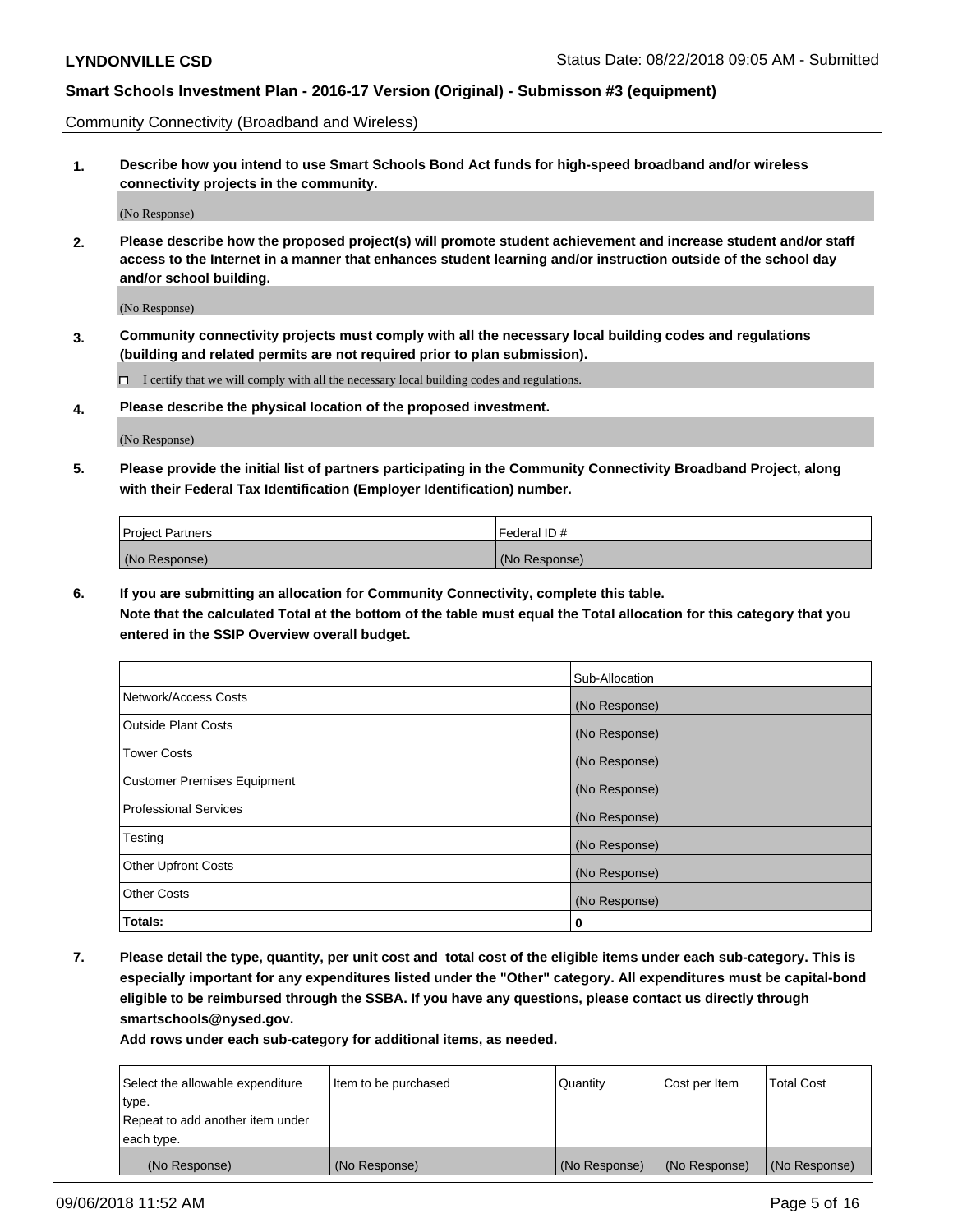### Classroom Learning Technology

**1. In order for students and faculty to receive the maximum benefit from the technology made available under the Smart Schools Bond Act, their school buildings must possess sufficient connectivity infrastructure to ensure that devices can be used during the school day. Smart Schools Investment Plans must demonstrate that sufficient infrastructure that meets the Federal Communications Commission's 100 Mbps per 1,000 students standard currently exists in the buildings where new devices will be deployed, or is a planned use of a portion of Smart Schools Bond Act funds, or is under development through another funding source. Smart Schools Bond Act funds used for technology infrastructure or classroom technology investments must increase the number of school buildings that meet or exceed the minimum speed standard of 100 Mbps per 1,000 students and staff within 12 months. This standard may be met on either a contracted 24/7 firm service or a "burstable" capability. If the standard is met under the burstable criteria, it must be:**

**1. Specifically codified in a service contract with a provider, and**

**2. Guaranteed to be available to all students and devices as needed, particularly during periods of high demand, such as computer-based testing (CBT) periods.**

**Please describe how your district already meets or is planning to meet this standard within 12 months of plan submission.**

Although the District meets the required standard as described above, the District is awaiting approval via Smart Schools funds increase network capacity by adding additinoal network drops per classroom. By doing so, each device will have the capability of meeting the required standards of 100 Mbps per 1,000 students. This will ideally result in in 7-10 network drops per classroom.

- **1a. If a district believes that it will be impossible to meet this standard within 12 months, it may apply for a waiver of this requirement, as described on the Smart Schools website. The waiver must be filed and approved by SED prior to submitting this survey.**
	- By checking this box, you are certifying that the school district has an approved waiver of this requirement on file with the New York State Education Department.

### **2. Connectivity Speed Calculator (Required)**

|                         | Number of<br><b>Students</b> | Multiply by<br>100 Kbps | Divide by 1000 Current Speed<br>to Convert to<br>Required<br>Speed in Mb | lin Mb    | Expected<br>Speed to be<br>Attained Within   Required<br>12 Months | <b>Expected Date</b><br>When<br>Speed Will be<br><b>Met</b> |
|-------------------------|------------------------------|-------------------------|--------------------------------------------------------------------------|-----------|--------------------------------------------------------------------|-------------------------------------------------------------|
| <b>Calculated Speed</b> | 638                          | 63,800                  | 63.8 mb                                                                  | $1024$ mb | 1024 mb                                                            | current meet<br>the required<br>speed                       |

**3. If the district wishes to have students and staff access the Internet from wireless devices within the school building, or in close proximity to it, it must first ensure that it has a robust Wi-Fi network in place that has sufficient bandwidth to meet user demand.**

**Please describe how you have quantified this demand and how you plan to meet this demand.**

The Phase 2 project submitted by the District will increase Wifi coverage, access and capacity throughout the district. This increased coverage will ensure that the added devices in this project can be utilized anywhere in our district. This project also includes a new wireless management server.

**4. All New York State public school districts are required to complete and submit an Instructional Technology Plan survey to the New York State Education Department in compliance with Section 753 of the Education Law and per Part 100.12 of the Commissioner's Regulations.**

**Districts that include educational technology purchases as part of their Smart Schools Investment Plan must have a submitted and approved Instructional Technology Plan survey on file with the New York State Education Department.**

By checking this box, you are certifying that the school district has an approved Instructional Technology Plan survey on file with the New York State Education Department.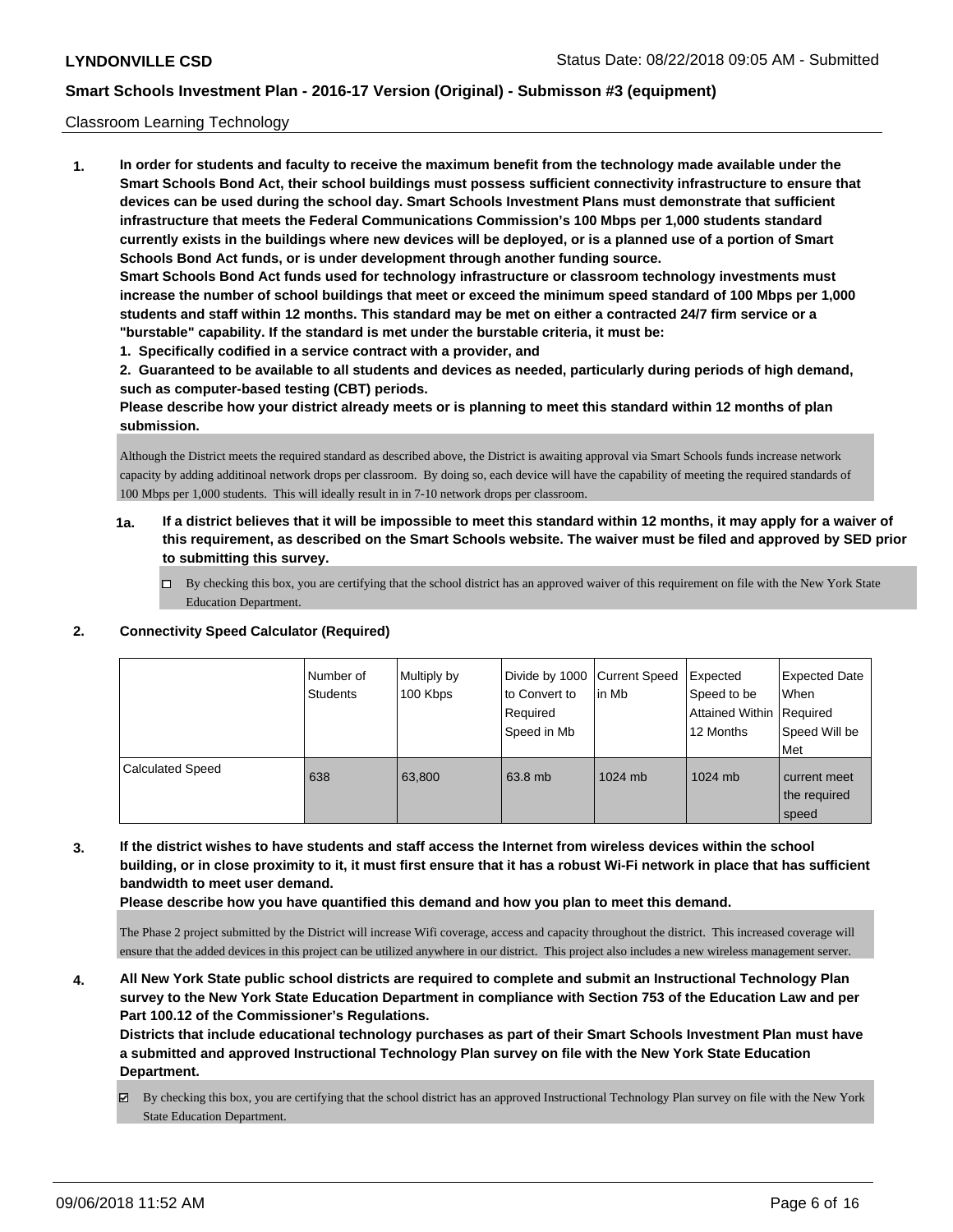Classroom Learning Technology

**5. Describe the devices you intend to purchase and their compatibility with existing or planned platforms or systems. Specifically address the adequacy of each facility's electrical, HVAC and other infrastructure necessary to install and support the operation of the planned technology.**

The desktops and laptops beings requested will be Windows or IOS platforms that will work concurrently within the current network structure. The Phase II project addresses any dated electrical infrastructure problems and will bring these areas up to code. The interactive whiteboard are also fully compatible with both our existing and planned network structure.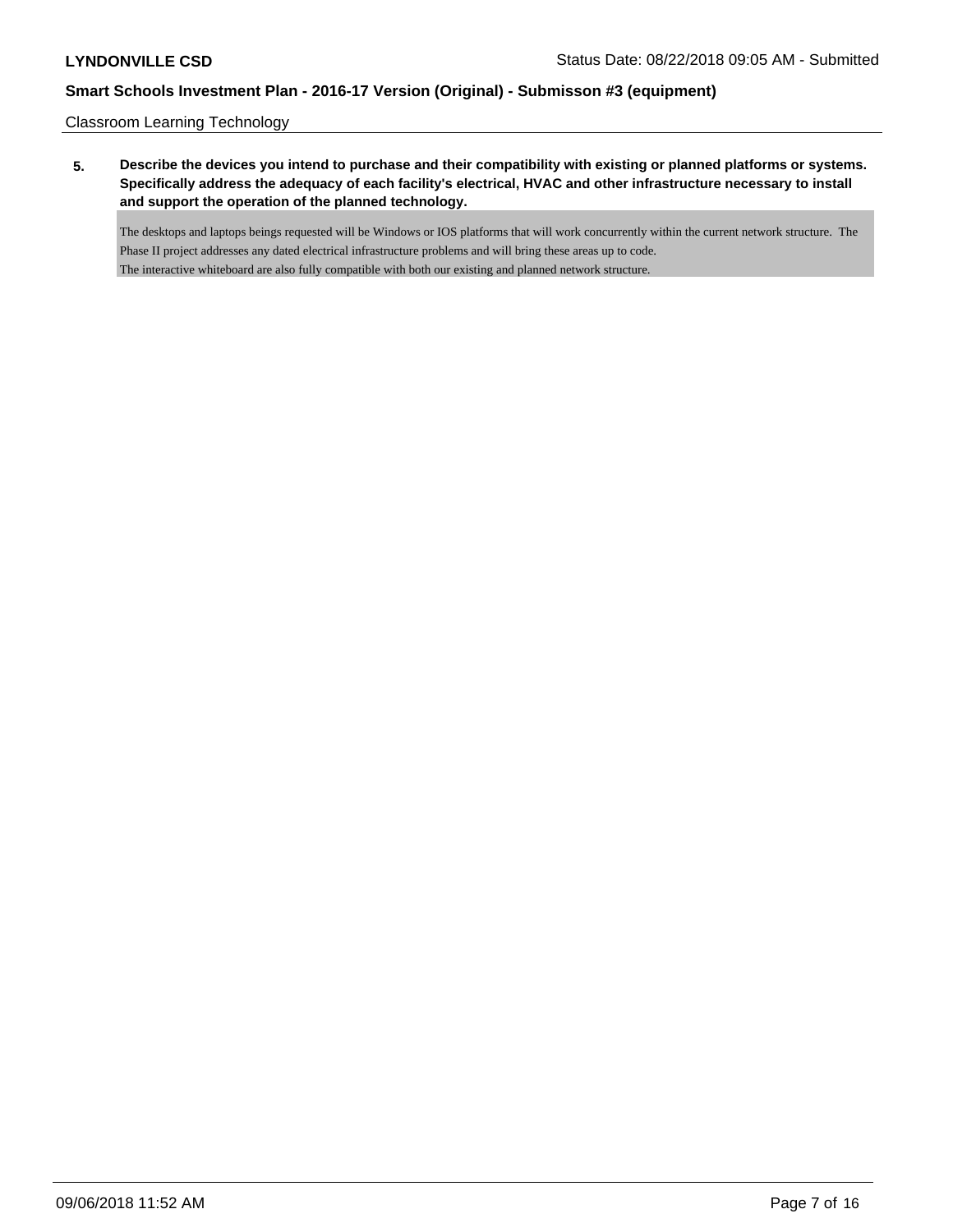### Classroom Learning Technology

- **6. Describe how the proposed technology purchases will:**
	- **> enhance differentiated instruction;**
	- **> expand student learning inside and outside the classroom;**
	- **> benefit students with disabilities and English language learners; and**
	- **> contribute to the reduction of other learning gaps that have been identified within the district.**

**The expectation is that districts will place a priority on addressing the needs of students who struggle to succeed in a rigorous curriculum. Responses in this section should specifically address this concern and align with the district's Instructional Technology Plan (in particular Question 2 of E. Curriculum and Instruction: "Does the district's instructional technology plan address the needs of students with disabilities to ensure equitable access to instruction, materials and assessments?" and Question 3 of the same section: "Does the district's instructional technology plan address the provision of assistive technology specifically for students with disabilities to ensure access to and participation in the general curriculum?"**

### **Interactive WhiteBoards:**

Anything that can be done on a computer monitor, can be replicated on the interactive white board. A teacher can create engaging lessons that focus on one task such as a matching activity where students use either their fingers or a pen to match items. Another teacher might integrate multiple items into a lesson plan such as websites, photos, and music that students can interact with, respond to verbally or even write comments on the board itself. Image size and placement can change with a simple touch to the screen. This technology makes the one-computer classroom a workable instructional model. Imagine taking a class on a photo safari to Africa complete with embedded videos, animal sounds and mapping software.

Research has repeatedly demonstrated that students learn better when they are fully engaged and that multisensory, hands-on learning is the best way to engage them. Interactive whiteboards facilitate multisensory learning whether it is a collaboration exercise for math problem solving or a Google Earth tour of the Amazon rainforest.

#### **ENHANCE DIFFERENTIATED INSTRUCTION**

 Smartboards provide teachers with a powerful tool for differentiated instruction. They allow teachers to create learning stations that activate multiple modalities and learning styles including auditory, visual, and kinesthetic. Smartboards also offer the capability of interactive, structured independent practice for students in need of additional learning time on a specific topic. While offering a hands-on, kinesthetic approach to learning, Smartboards also allow students and teachers to visually highlight and annotate texts to engage in the types of close reading demanded by the Common Core State Learning Standards.

Smartboards are an interactive tool for designing lessons and for student learning. Students are increasingly engaged in learning when Smartboards are utilized.

One to one devices access will allow teachers to differentiate, both by pace and by interest, particularly during the course of extended written assignments. Part of our schoolwide focus on college and career readiness includes a focus on preparing students to construct and share their written artifacts in digital form. To this end, each classroom teacher has developed a Google Classroom site. Our schoolwide goal also includes going "paperless" for all student assignments.

### **EXPAND STUDENT LEARNING INSIDE AND OUTSIDE THE CLASSOOM**

Smartboard lesson materials are easily exported and shared (via could based solutions such as Google Drive, which is utilized by our district) which allow students and parents to access them for additional support and enrichment and they enable students to visit other areas and venues through virtual field trips.

#### **STUDENTS WITH DISABILITIES AND ENGLISH LANGUAGE LEARNERS**

Smartboards do support students with disabilities and ELL by engaging multiple learning styles, faciltiating differentiated groupings, and providing visual cues to support vocabulary acquisition. Students are able to experience hands on learning and are able to utilize their strengths for visual learning and at times auditory learning through the use of Smartboards.

Desktops and laptops will also benefit student with disabilities by allowing them access to program modifications as well as test accommodations to meet their individualized needs as in mode of response for assignments and assessments.

Technology can promote improved access to instructional materials and learning opportunities, particularly for students with disabilities. Technology may increase opportunities for independent practice, personal productivity, access to resources and materials, and enhanced collaboration. In educating students with disabilities, the IEP document remains critically important. It details the students' current levels of performance, sets annual

goals, and delineates the services, supports, and ancillary aids necessary to accomplish those goals. A proactive approach to effective IEP implementation should consider the ways in which technology can maximize access to the curriculum for students with disabilities. This may include, but is not limited to, accessibility features in both Microsoft Windows and within the Google Suite of applications such as text-to-speech and speech-

to-text functionality.

### **REDUCE LEARNING GAPS**

Students are able to take virtual college visits and experience careers, jobs and occupations through Smartboard technology leading to increased preparedness for college and career, which is major district goal.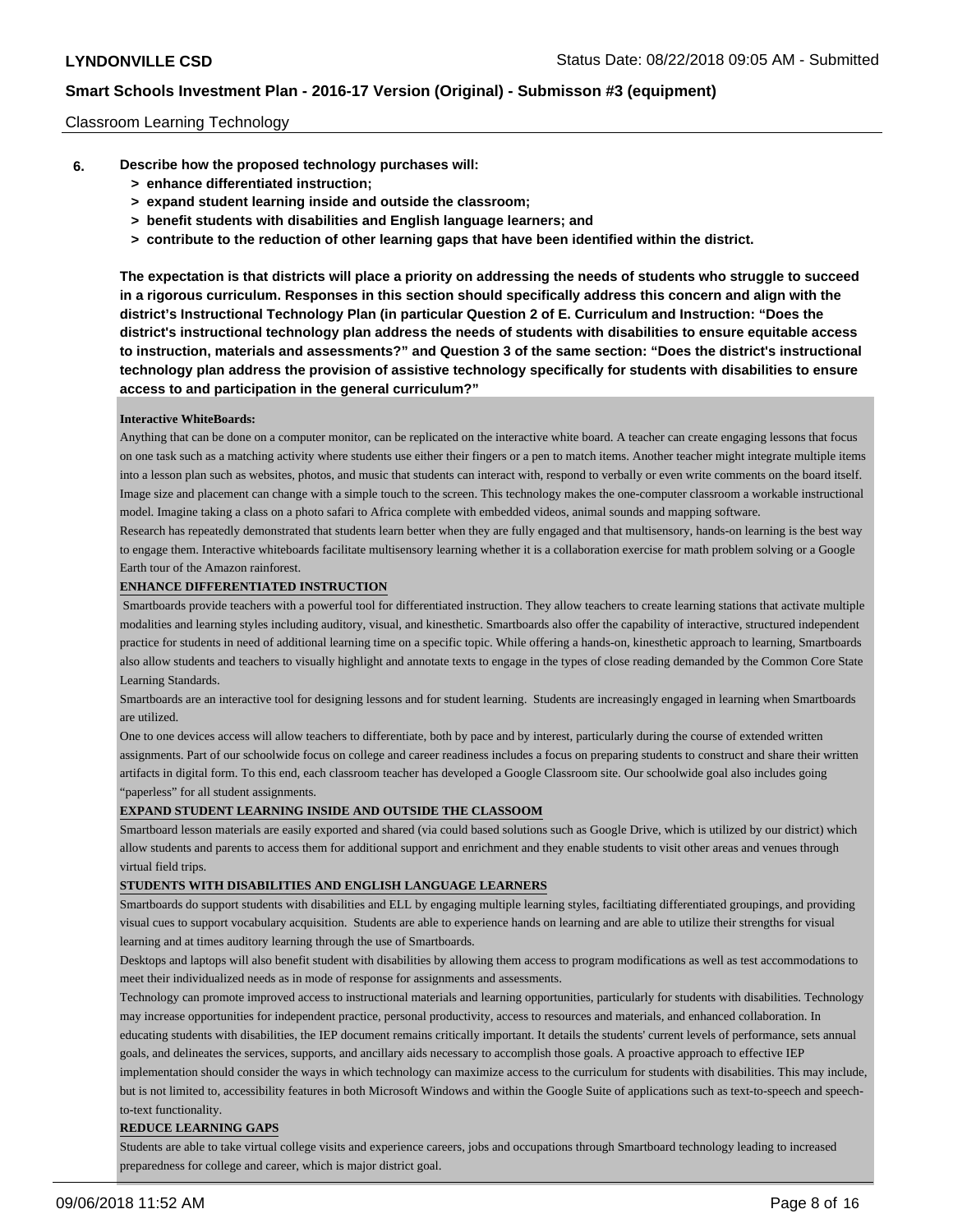## Classroom Learning Technology

Expand student learning inside and outside the classroom- Our teachers have noted an ongoing decline in student completion of independent practice and homework assignments. This is partly attributable to uneven access.

Our population is rural with a large percentage of students living in poverty. A digital divide exists in which student access to reliable, up to date computing devices is uneven, surfacing limitations in a "bring your own device" approach. One to one devices will enhance teachers' abilities to meet the needs of students with multiple learning styles. Whether verbal-linguistic, logical-mathematical, a broad range of web-based instructional resources exist.

## **7. Where appropriate, describe how the proposed technology purchases will enhance ongoing communication with parents and other stakeholders and help the district facilitate technology-based regional partnerships, including distance learning and other efforts.**

Allow students to take ownership of their learning through more frequent interaction with eSchooldata student portal. The student portal allows learners to access and actively monitor their grades and assignments.

Allow students and teachers to take additional advantage of Google Classroom as a tool for collaboration and resource sharing The District has recently partnered with Niagara University to offer early college credit through distance learning. These additional devices will allow more students to participate in this program, as well as providing increased flexibility.

## **8. Describe the district's plan to provide professional development to ensure that administrators, teachers and staff can employ the technology purchased to enhance instruction successfully.**

**Note: This response should be aligned and expanded upon in accordance with your district's response to Question 1 of F. Professional Development of your Instructional Technology Plan: "Please provide a summary of professional development offered to teachers and staff, for the time period covered by this plan, to support technology to enhance teaching and learning. Please include topics, audience and method of delivery within your summary."**

The District has professional development opportunities embedded in the teacher work day, including several Superintendent conference days and early release days. All teachers who are provided with new devices and computers will be assured to have high quality professional development from BOCES staff, as well as from teachers who are proficient in the use of this technology through our expanded Teacher Leader program. Professional development topics have included and will include how to promote active learning strategies using the devices,and how the devices can be use to support high quality instruction.

Topics to be offered for Professional Development would be Clear touch training, training on Apps for interaction with parents and students, Google Drive and Google Doc and sheets training as well as Individual technology Coaching and Planning for specific individuals. These topics will be offered here in our district through our Regional Information Center.

**9. Districts must contact the SUNY/CUNY teacher preparation program that supplies the largest number of the district's new teachers to request advice on innovative uses and best practices at the intersection of pedagogy and educational technology.**

 $\boxtimes$  By checking this box, you certify that you have contacted the SUNY/CUNY teacher preparation program that supplies the largest number of your new teachers to request advice on these issues.

### **9a. Please enter the name of the SUNY or CUNY Institution that you contacted.**

The College at Brockport

**9b. Enter the primary Institution phone number.**

585-395-2562

**9c. Enter the name of the contact person with whom you consulted and/or will be collaborating with on innovative uses of technology and best practices.**

Shelly Smith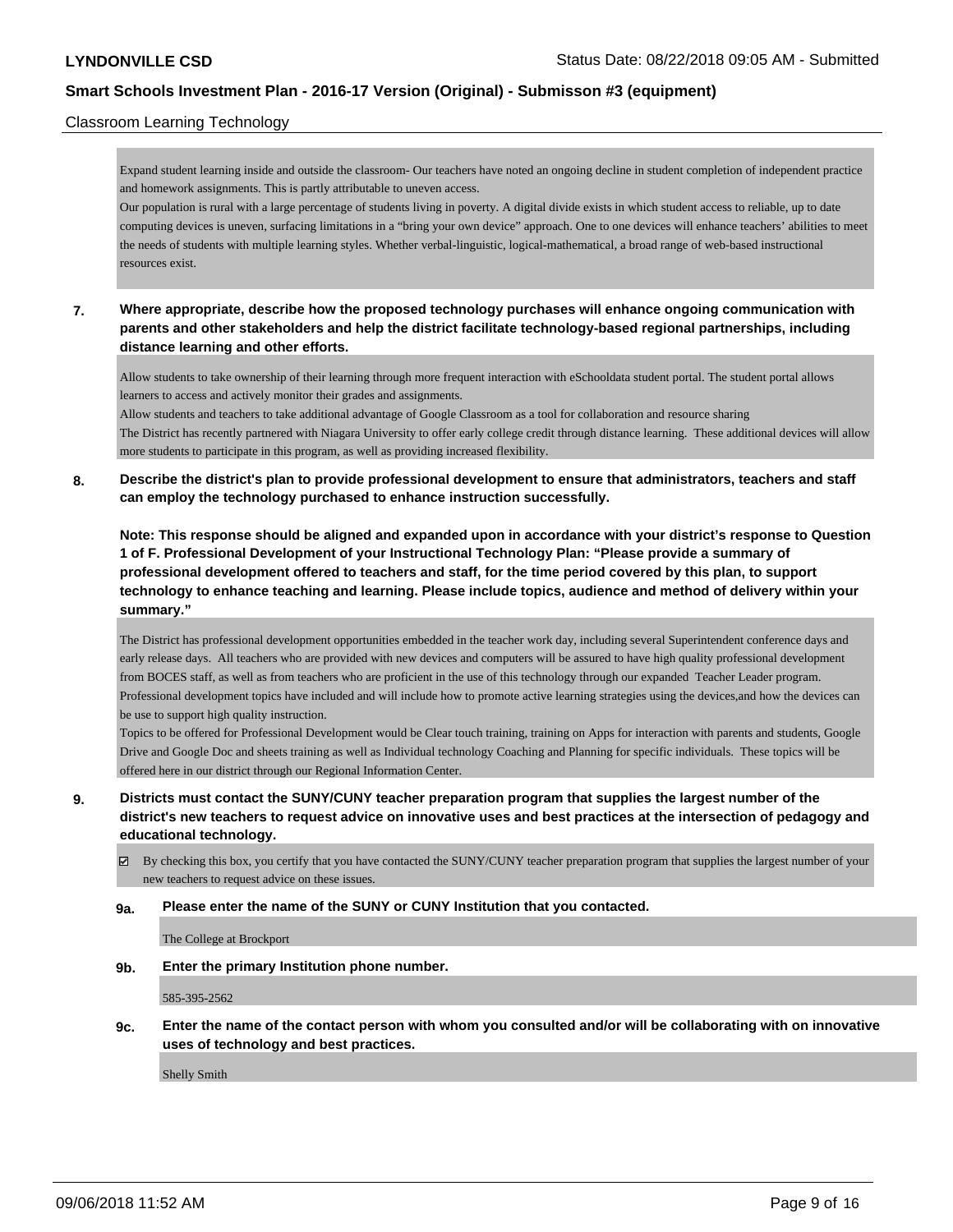### Classroom Learning Technology

**10. A district whose Smart Schools Investment Plan proposes the purchase of technology devices and other hardware must account for nonpublic schools in the district.**

**Are there nonpublic schools within your school district?**

- □ Yes
- $\boxtimes$  No
- **11. Nonpublic Classroom Technology Loan Calculator**

**The Smart Schools Bond Act provides that any Classroom Learning Technology purchases made using Smart Schools funds shall be lent, upon request, to nonpublic schools in the district. However, no school district shall be required to loan technology in amounts greater than the total obtained and spent on technology pursuant to the Smart Schools Bond Act and the value of such loan may not exceed the total of \$250 multiplied by the nonpublic school enrollment in the base year at the time of enactment.**

**See:**

**http://www.p12.nysed.gov/mgtserv/smart\_schools/docs/Smart\_Schools\_Bond\_Act\_Guidance\_04.27.15\_Final.pdf.**

|                                     | 1. Classroom<br>Technology<br>Sub-allocation | l 2. Public<br>l Enrollment<br>$(2014 - 15)$ | 3. Nonpublic<br>Enrollment<br>$(2014-15)$ | l 4. Sum of<br>Public and<br>Nonpublic<br>Enrollment | 15. Total Per<br>Pupil Sub-<br>lallocation | 6. Total<br>Nonpublic Loan<br>Amount                                                          |
|-------------------------------------|----------------------------------------------|----------------------------------------------|-------------------------------------------|------------------------------------------------------|--------------------------------------------|-----------------------------------------------------------------------------------------------|
| Calculated Nonpublic Loan<br>Amount |                                              |                                              |                                           |                                                      |                                            | (No Response)   (No Response)   (No Response)   (No Response)   (No Response)   (No Response) |

**12. To ensure the sustainability of technology purchases made with Smart Schools funds, districts must demonstrate a long-term plan to maintain and replace technology purchases supported by Smart Schools Bond Act funds. This sustainability plan shall demonstrate a district's capacity to support recurring costs of use that are ineligible for Smart Schools Bond Act funding such as device maintenance, technical support, Internet and wireless fees, maintenance of hotspots, staff professional development, building maintenance and the replacement of incidental items. Further, such a sustainability plan shall include a long-term plan for the replacement of purchased devices and equipment at the end of their useful life with other funding sources.**

By checking this box, you certify that the district has a sustainability plan as described above.

**13. Districts must ensure that devices purchased with Smart Schools Bond funds will be distributed, prepared for use, maintained and supported appropriately. Districts must maintain detailed device inventories in accordance with generally accepted accounting principles.**

 $\boxtimes$  By checking this box, you certify that the district has a distribution and inventory management plan and system in place.

**14. If you are submitting an allocation for Classroom Learning Technology complete this table. Note that the calculated Total at the bottom of the table must equal the Total allocation for this category that you entered in the SSIP Overview overall budget.**

|                          | Sub-Allocation |
|--------------------------|----------------|
| Interactive Whiteboards  | 79,471         |
| <b>Computer Servers</b>  | $\overline{0}$ |
| <b>Desktop Computers</b> | 24,246         |
| Laptop Computers         | 31,896         |
| <b>Tablet Computers</b>  | (No Response)  |
| <b>Other Costs</b>       | 360            |
| <b>Totals:</b>           | 135,973        |

**15. Please detail the type, quantity, per unit cost and total cost of the eligible items under each sub-category. This is**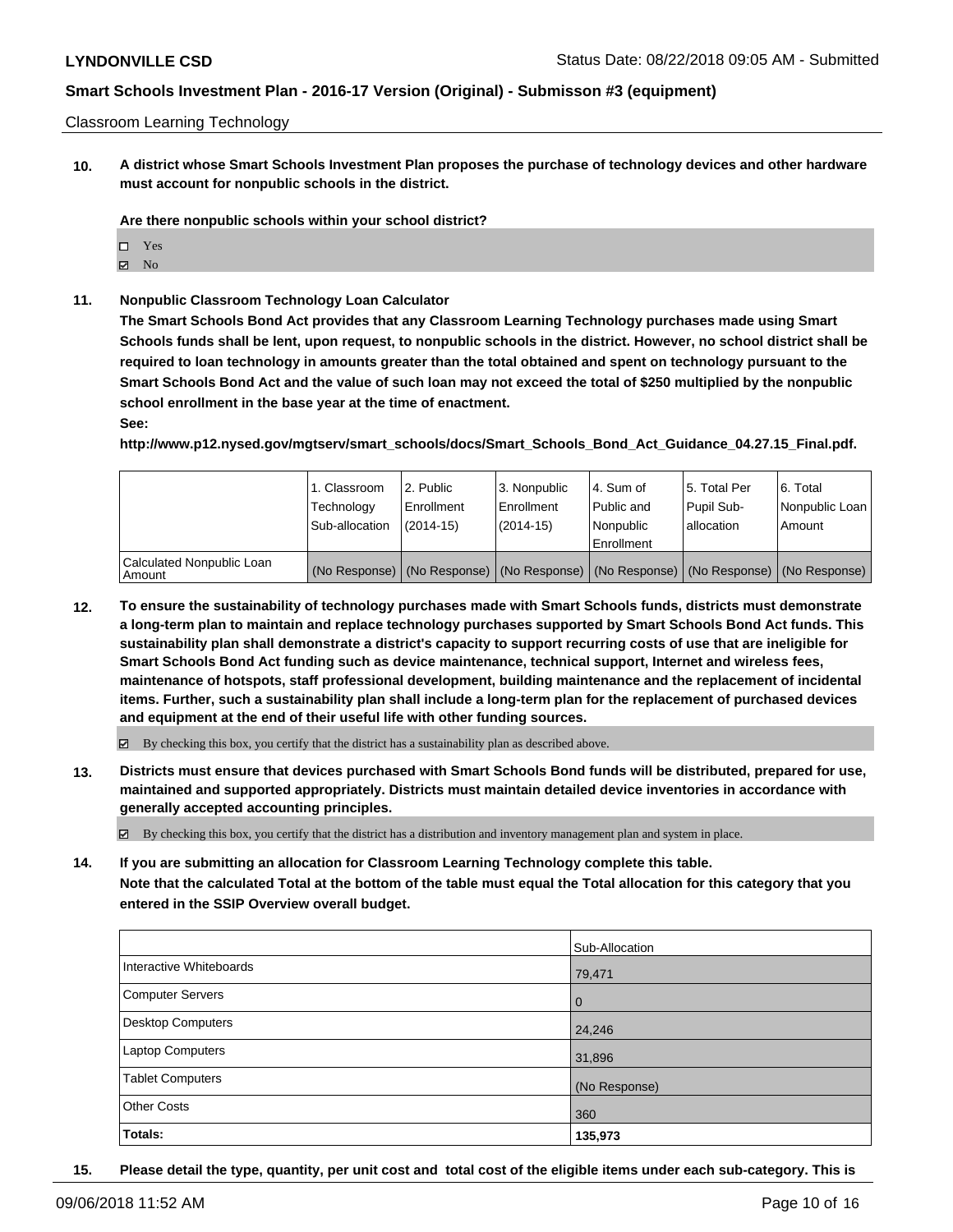### Classroom Learning Technology

**especially important for any expenditures listed under the "Other" category. All expenditures must be capital-bond eligible to be reimbursed through the SSBA. If you have any questions, please contact us directly through smartschools@nysed.gov.**

**Please specify in the "Item to be Purchased" field which specific expenditures and items are planned to meet the district's nonpublic loan requirement, if applicable.**

**NOTE: Wireless Access Points that will be loaned/purchased for nonpublic schools should ONLY be included in this category, not under School Connectivity, where public school districts would list them. Add rows under each sub-category for additional items, as needed.**

| Select the allowable expenditure | Item to be Purchased                          | Quantity       | Cost per Item | <b>Total Cost</b> |
|----------------------------------|-----------------------------------------------|----------------|---------------|-------------------|
| type.                            |                                               |                |               |                   |
| Repeat to add another item under |                                               |                |               |                   |
| each type.                       |                                               |                |               |                   |
| Interactive Whiteboards          | Cleartouch with PC 75                         | 12             | 5,635         | 67,620            |
| Interactive Whiteboards          | Cleartouch with PC 84                         |                | 9,611         | 9,611             |
| Interactive Whiteboards          | Interactive White Board Stand                 |                | 2,240         | 2,240             |
| <b>Desktop Computers</b>         | Imac 27 desktop computer - Art Room           | $\overline{4}$ | 1,999         | 7,996             |
| <b>Desktop Computers</b>         | Dell Desktop PC's                             | 25             | 650           | 16,250            |
| <b>Laptop Computers</b>          | Laptop student units                          | 24             | 425           | 10,200            |
| <b>Laptop Computers</b>          | Laptop student units                          | 24             | 425           | 10,200            |
| <b>Laptop Computers</b>          | Ibook laptop - Art Room                       | 4              | 1,599         | 6,396             |
| <b>Laptop Computers</b>          | Laptop computers - Teacher Prof<br>Develpment | 12             | 425           | 5,100             |
|                                  |                                               |                |               |                   |
| <b>Other Costs</b>               | Apple external hard drive                     | 4              | 90            | 360               |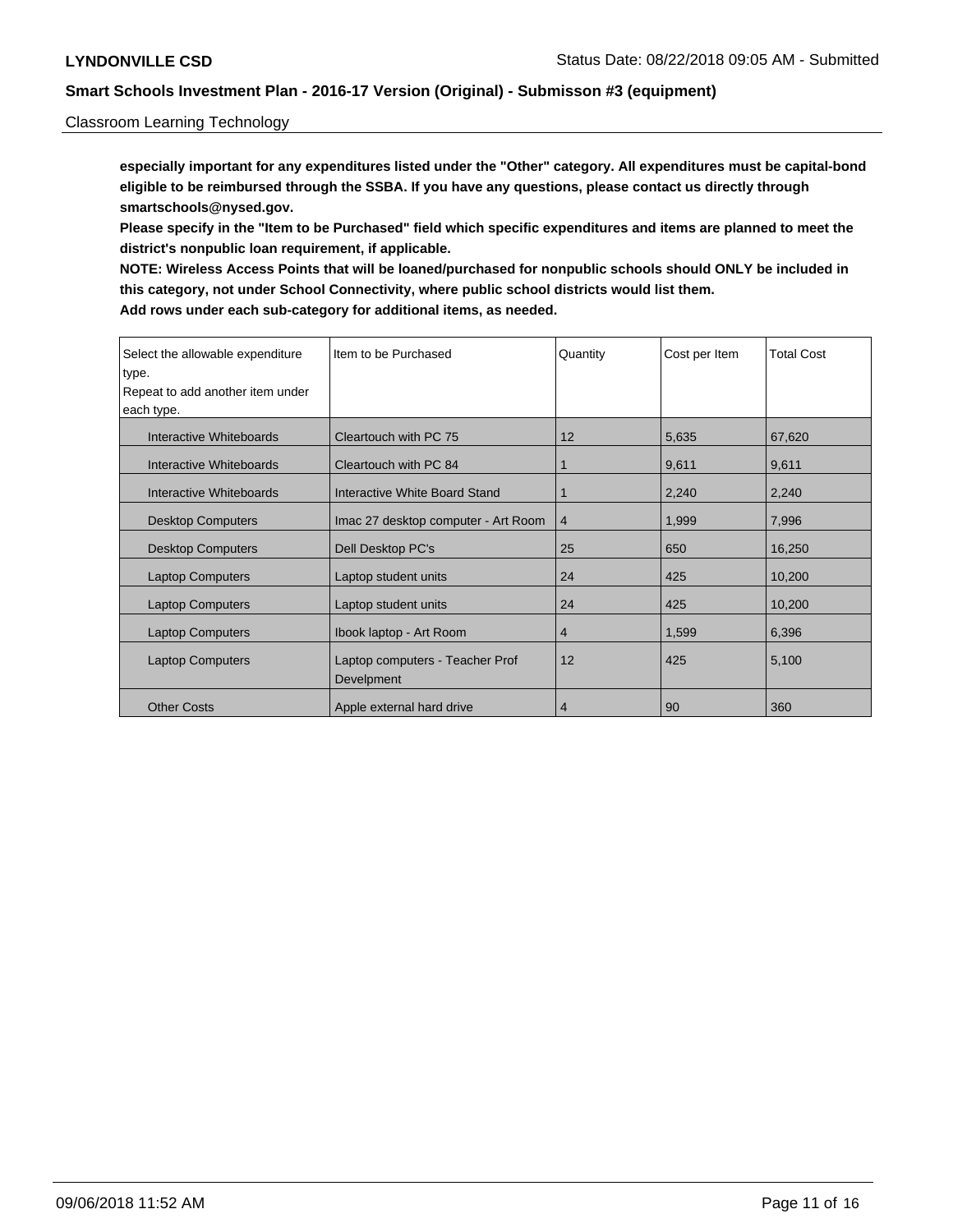### Pre-Kindergarten Classrooms

**1. Provide information regarding how and where the district is currently serving pre-kindergarten students and justify the need for additional space with enrollment projections over 3 years.**

(No Response)

- **2. Describe the district's plan to construct, enhance or modernize education facilities to accommodate prekindergarten programs. Such plans must include:**
	- **Specific descriptions of what the district intends to do to each space;**
	- **An affirmation that pre-kindergarten classrooms will contain a minimum of 900 square feet per classroom;**
	- **The number of classrooms involved;**
	- **The approximate construction costs per classroom; and**
	- **Confirmation that the space is district-owned or has a long-term lease that exceeds the probable useful life of the improvements.**

(No Response)

**3. Smart Schools Bond Act funds may only be used for capital construction costs. Describe the type and amount of additional funds that will be required to support ineligible ongoing costs (e.g. instruction, supplies) associated with any additional pre-kindergarten classrooms that the district plans to add.**

(No Response)

**4. All plans and specifications for the erection, repair, enlargement or remodeling of school buildings in any public school district in the State must be reviewed and approved by the Commissioner. Districts that plan capital projects using their Smart Schools Bond Act funds will undergo a Preliminary Review Process by the Office of Facilities Planning.**

**Please indicate on a separate row each project number given to you by the Office of Facilities Planning.**

| Project Number |  |
|----------------|--|
| (No Response)  |  |
|                |  |

**5. If you have made an allocation for Pre-Kindergarten Classrooms, complete this table.**

**Note that the calculated Total at the bottom of the table must equal the Total allocation for this category that you entered in the SSIP Overview overall budget.**

|                                          | Sub-Allocation |
|------------------------------------------|----------------|
| Construct Pre-K Classrooms               | (No Response)  |
| Enhance/Modernize Educational Facilities | (No Response)  |
| <b>Other Costs</b>                       | (No Response)  |
| Totals:                                  | 0              |

**6. Please detail the type, quantity, per unit cost and total cost of the eligible items under each sub-category. This is especially important for any expenditures listed under the "Other" category. All expenditures must be capital-bond eligible to be reimbursed through the SSBA. If you have any questions, please contact us directly through smartschools@nysed.gov.**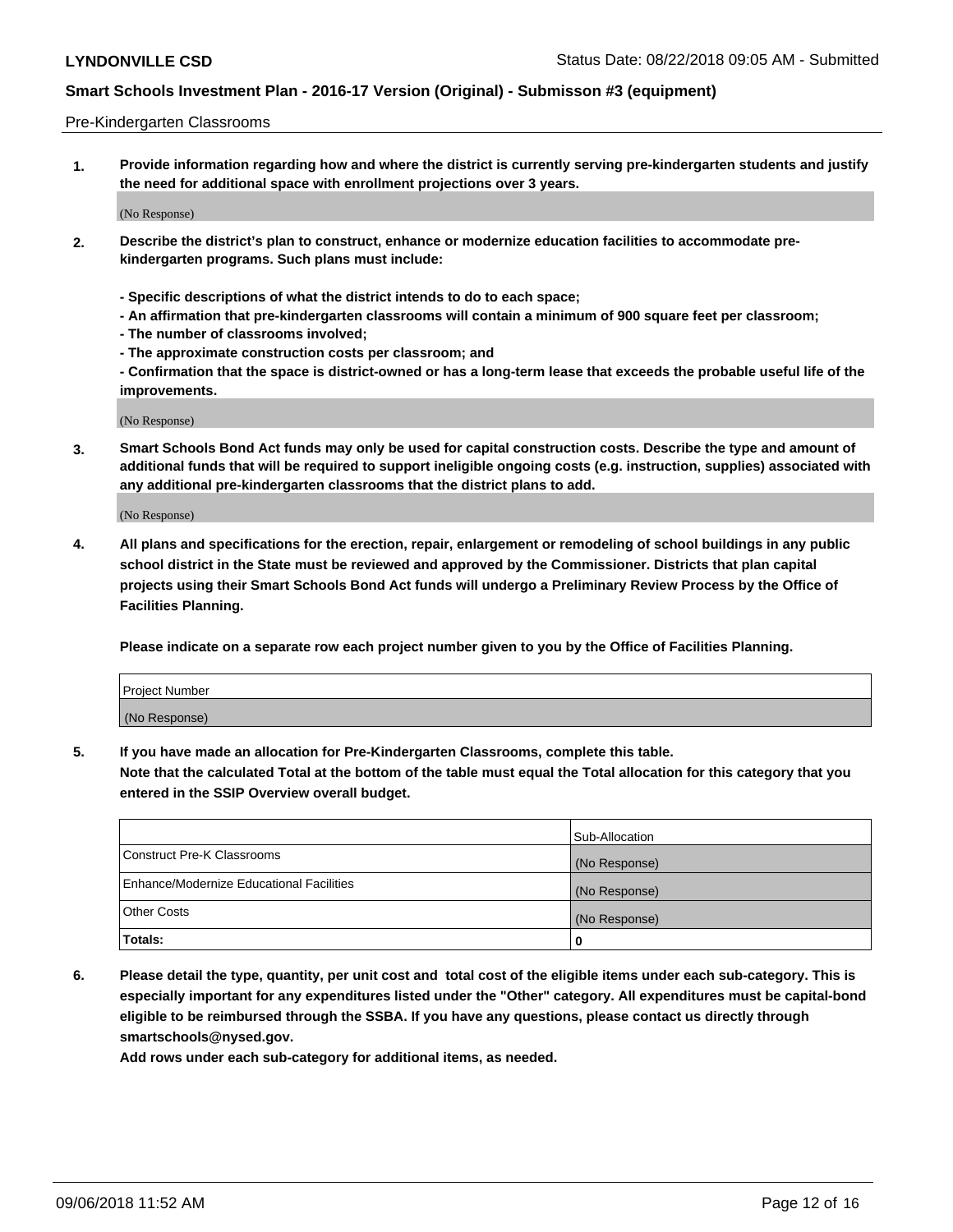Pre-Kindergarten Classrooms

| Select the allowable expenditure | Item to be purchased | Quantity      | Cost per Item | <b>Total Cost</b> |
|----------------------------------|----------------------|---------------|---------------|-------------------|
| type.                            |                      |               |               |                   |
| Repeat to add another item under |                      |               |               |                   |
| each type.                       |                      |               |               |                   |
| (No Response)                    | (No Response)        | (No Response) | (No Response) | (No Response)     |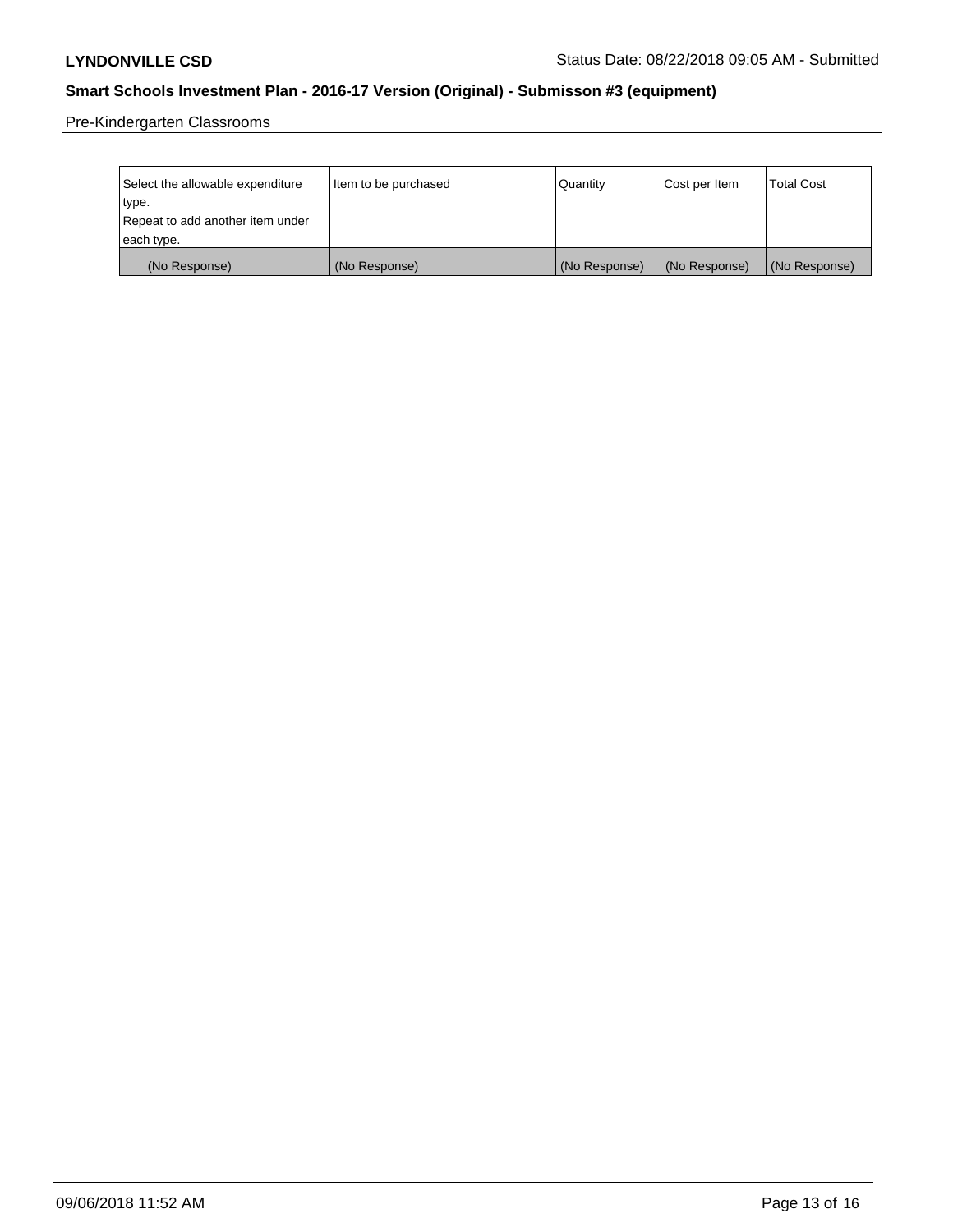Replace Transportable Classrooms

**1. Describe the district's plan to construct, enhance or modernize education facilities to provide high-quality instructional space by replacing transportable classrooms.**

(No Response)

**2. All plans and specifications for the erection, repair, enlargement or remodeling of school buildings in any public school district in the State must be reviewed and approved by the Commissioner. Districts that plan capital projects using their Smart Schools Bond Act funds will undergo a Preliminary Review Process by the Office of Facilities Planning.**

**Please indicate on a separate row each project number given to you by the Office of Facilities Planning.**

| Project Number |  |
|----------------|--|
|                |  |
|                |  |
|                |  |
|                |  |
| (No Response)  |  |
|                |  |
|                |  |
|                |  |

**3. For large projects that seek to blend Smart Schools Bond Act dollars with other funds, please note that Smart Schools Bond Act funds can be allocated on a pro rata basis depending on the number of new classrooms built that directly replace transportable classroom units.**

**If a district seeks to blend Smart Schools Bond Act dollars with other funds describe below what other funds are being used and what portion of the money will be Smart Schools Bond Act funds.**

(No Response)

**4. If you have made an allocation for Replace Transportable Classrooms, complete this table. Note that the calculated Total at the bottom of the table must equal the Total allocation for this category that you entered in the SSIP Overview overall budget.**

|                                                | Sub-Allocation |
|------------------------------------------------|----------------|
| Construct New Instructional Space              | (No Response)  |
| Enhance/Modernize Existing Instructional Space | (No Response)  |
| <b>Other Costs</b>                             | (No Response)  |
| Totals:                                        | 0              |

**5. Please detail the type, quantity, per unit cost and total cost of the eligible items under each sub-category. This is especially important for any expenditures listed under the "Other" category. All expenditures must be capital-bond eligible to be reimbursed through the SSBA. If you have any questions, please contact us directly through smartschools@nysed.gov.**

| Select the allowable expenditure | Item to be purchased | l Quantitv    | Cost per Item | <b>Total Cost</b> |
|----------------------------------|----------------------|---------------|---------------|-------------------|
| type.                            |                      |               |               |                   |
| Repeat to add another item under |                      |               |               |                   |
| each type.                       |                      |               |               |                   |
| (No Response)                    | (No Response)        | (No Response) | (No Response) | (No Response)     |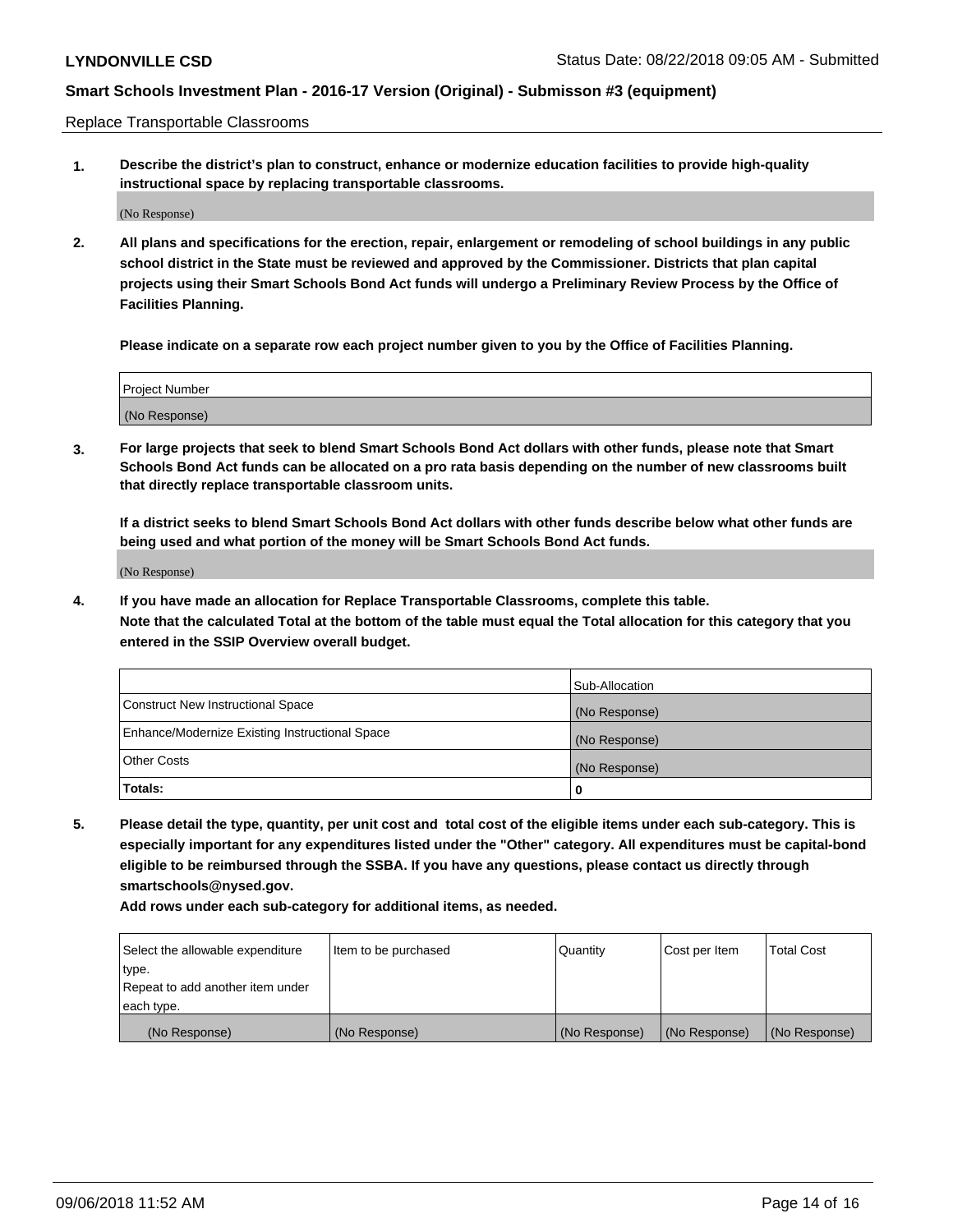High-Tech Security Features

**1. Describe how you intend to use Smart Schools Bond Act funds to install high-tech security features in school buildings and on school campuses.**

(No Response)

**2. All plans and specifications for the erection, repair, enlargement or remodeling of school buildings in any public school district in the State must be reviewed and approved by the Commissioner. Districts that plan capital projects using their Smart Schools Bond Act funds will undergo a Preliminary Review Process by the Office of Facilities Planning.** 

**Please indicate on a separate row each project number given to you by the Office of Facilities Planning.**

| <b>Project Number</b> |  |
|-----------------------|--|
| (No Response)         |  |

- **3. Was your project deemed eligible for streamlined Review?**
	- Yes
	- $\square$  No
- **4. Include the name and license number of the architect or engineer of record.**

| <b>Name</b>   | License Number |
|---------------|----------------|
| (No Response) | (No Response)  |

**5. If you have made an allocation for High-Tech Security Features, complete this table.**

**Note that the calculated Total at the bottom of the table must equal the Total allocation for this category that you entered in the SSIP Overview overall budget.**

|                                                      | Sub-Allocation |
|------------------------------------------------------|----------------|
| Capital-Intensive Security Project (Standard Review) | (No Response)  |
| <b>Electronic Security System</b>                    | (No Response)  |
| <b>Entry Control System</b>                          | (No Response)  |
| Approved Door Hardening Project                      | (No Response)  |
| <b>Other Costs</b>                                   | (No Response)  |
| Totals:                                              | 0              |

**6. Please detail the type, quantity, per unit cost and total cost of the eligible items under each sub-category. This is especially important for any expenditures listed under the "Other" category. All expenditures must be capital-bond eligible to be reimbursed through the SSBA. If you have any questions, please contact us directly through smartschools@nysed.gov.**

| Select the allowable expenditure | Item to be purchased | Quantity      | Cost per Item | <b>Total Cost</b> |
|----------------------------------|----------------------|---------------|---------------|-------------------|
| type.                            |                      |               |               |                   |
| Repeat to add another item under |                      |               |               |                   |
| each type.                       |                      |               |               |                   |
| (No Response)                    | (No Response)        | (No Response) | (No Response) | (No Response)     |